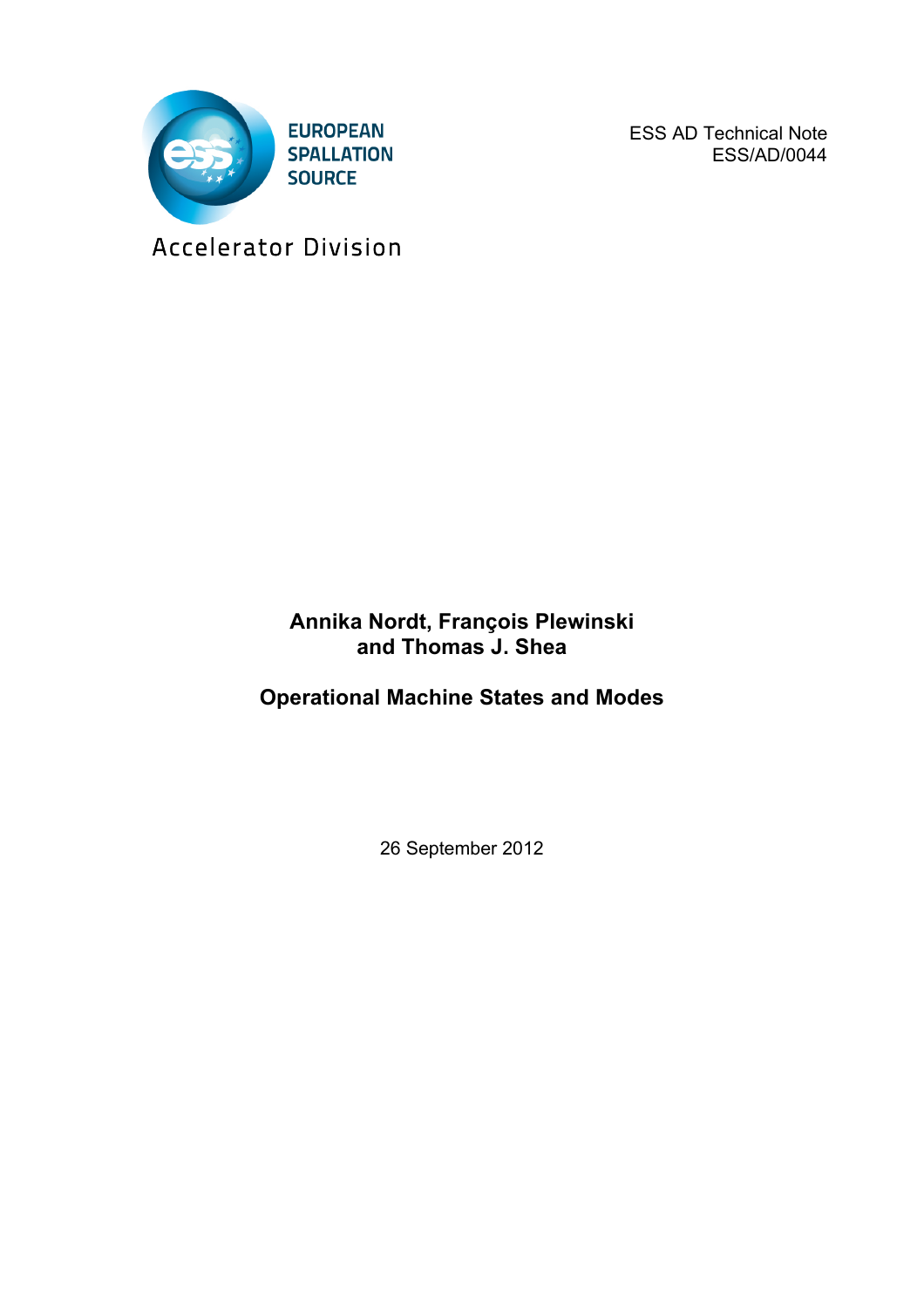

# Operational Machine States and Modes

### Version: 0.5

Authors: A. Nordt, F. Plewinski, T. Shea

Date: 2012-09-13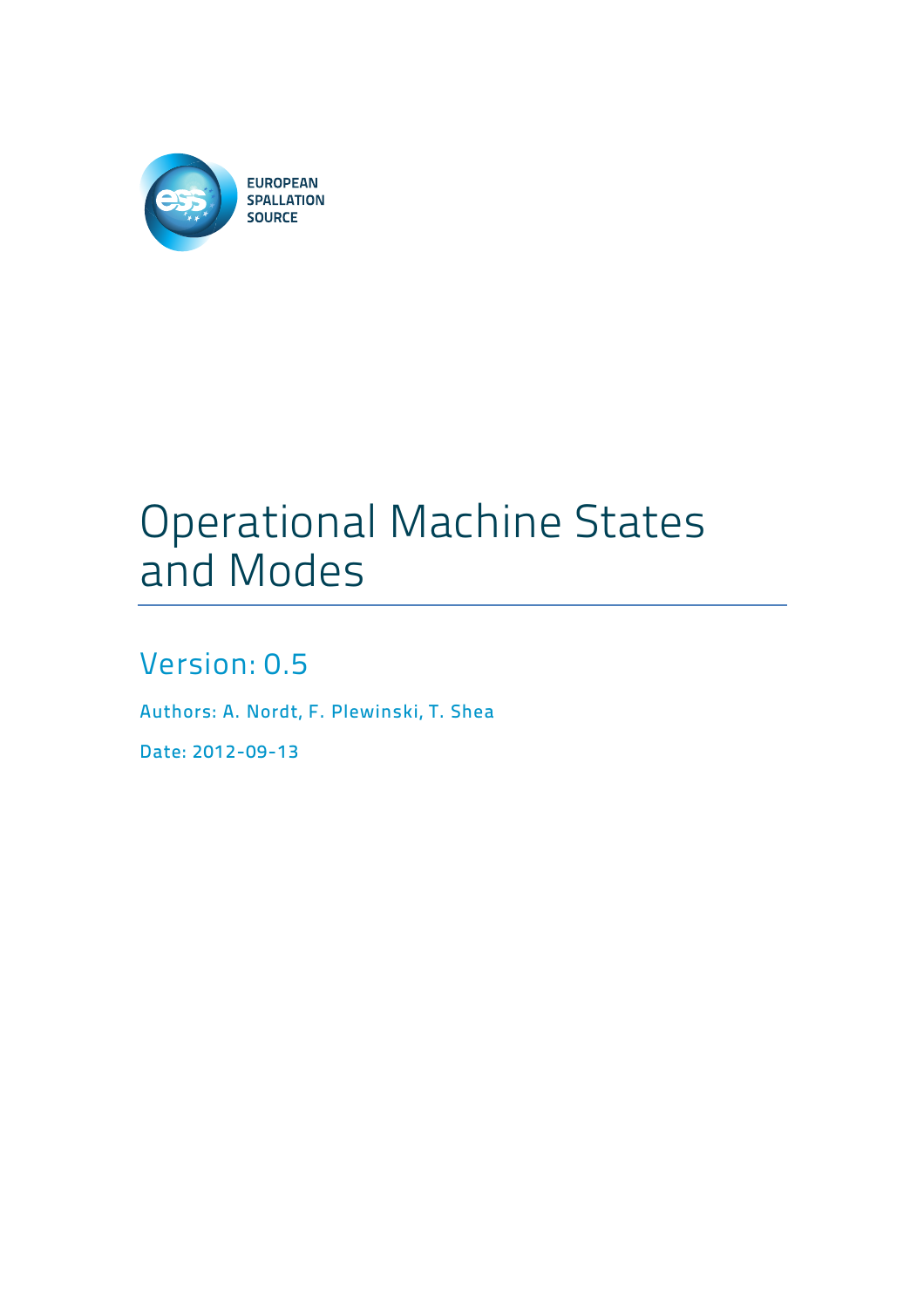## INTRODUCTION

The life cycle of the ESS facility can be described by using four main states:

- Pre-construction,
- Construction,
- Operation,
- Decommissioning.

The scope of this document is to give an overview of "operational states", to be applied during the Construction and Operation of the ESS facility. These "operational states" (or operational machine states) refer to nominal situations of the machine (the off normal situations, such as incidents, accidents and beyond design basis accident scenarios are not considered yet).

### **DEFINITIONS**

#### **Definition of the ESS machine:**

In this document, the ESS machine consists of the ESS Accelerator, Target Station, Integrated Control System, Energy platform, and Conventional Facility suite layout.

#### **Definition of an "operational state<sup>1</sup> ":**

An "operational **state**" consists of a **set** of "operational **modes**<sup>2</sup> ". The transition between "operational states" a) and b) implies the correct completion of state a) and the validation of 'readiness' of related ESS subsystems for state b).

#### **Definition of an "operational mode":**

An "operational mode" consists of

- 1 "machine mode" **AND**
- 1 "beam mode".

The functions of machine and beam modes will be described in the next 2 sections.

 $1$  In general: The state refers to the conditions that characterize the behavior of a function or element of the system at a particular point in time.

 $2$  In general: A mode is a designated condition for performing a task or responding to a problem.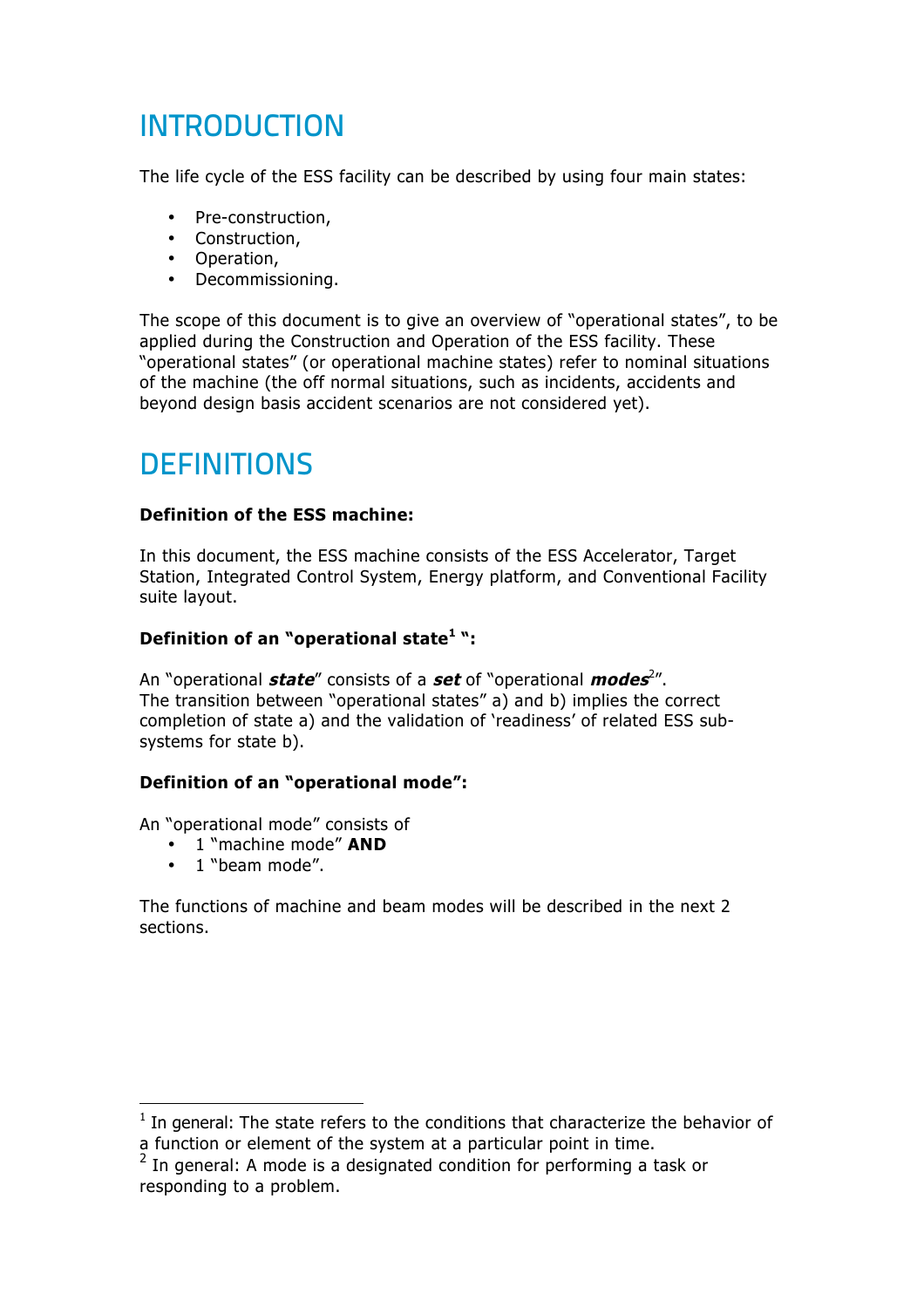### MACHINE MODES

#### **Definition of the machine mode:**

The machine mode provides an overview of the **machine activity**. Examples of such machine activity are given below:

- The machine or parts of it are powered/unpowered
- The machine or parts of it can be 'open':
	- o Accessible for specific personnel for specific time intervals
- The machine or parts of it can be 'activated' (radiol.) and therefore not accessible by personnel
- The machine or parts of it can cool-down or warm-up
- The machine or parts of it can be under repair, maintenance work, installation work
- There can be beam(s) in the machine or not and if there is beam, the machine parts affected are not accessible by personnel

The machine mode refers to a **specific machine configuration**. This mode defines the **source and intended destination of the p+ beam** within the Accelerator and Target suite layout.

Before starting any beam-based operation, all transport systems must be ready and validated to transport the  $p^+$  beam from the source to the intended destination, as it is defined by the machine mode.

The same holds for non-beam based operation: before loading any machine mode configuration settings, the machine (or part of the machine) must be ready and validated for the setting.

The Beam Permit System as part of the Machine Protection System will perform this validation.

The source of the  $p^+$  beam will always be the Ion source, however the destinations of the  $p^+$  beam within the accelerator can vary. The accelerator extends from the Ion source up to the Target Station (TS) including the tuning dump (close to the Target Station).

Different intended destinations of the  $p^+$  beam are:

- Interceptive stop (like Faraday cup in the DTL, LEBT stop, MEBT stop, etc.),
- Dump at the end of a spur,
- Tuning dump,
- Target Station.

The facility will be constructed and commissioned stepwise and it is planned to set up the machine modes according to the different construction and commissioning-steps (i.e. it should be possible to set the destination for each machine mode according to the accelerator and target station segments that have to be installed, integrated and commissioned).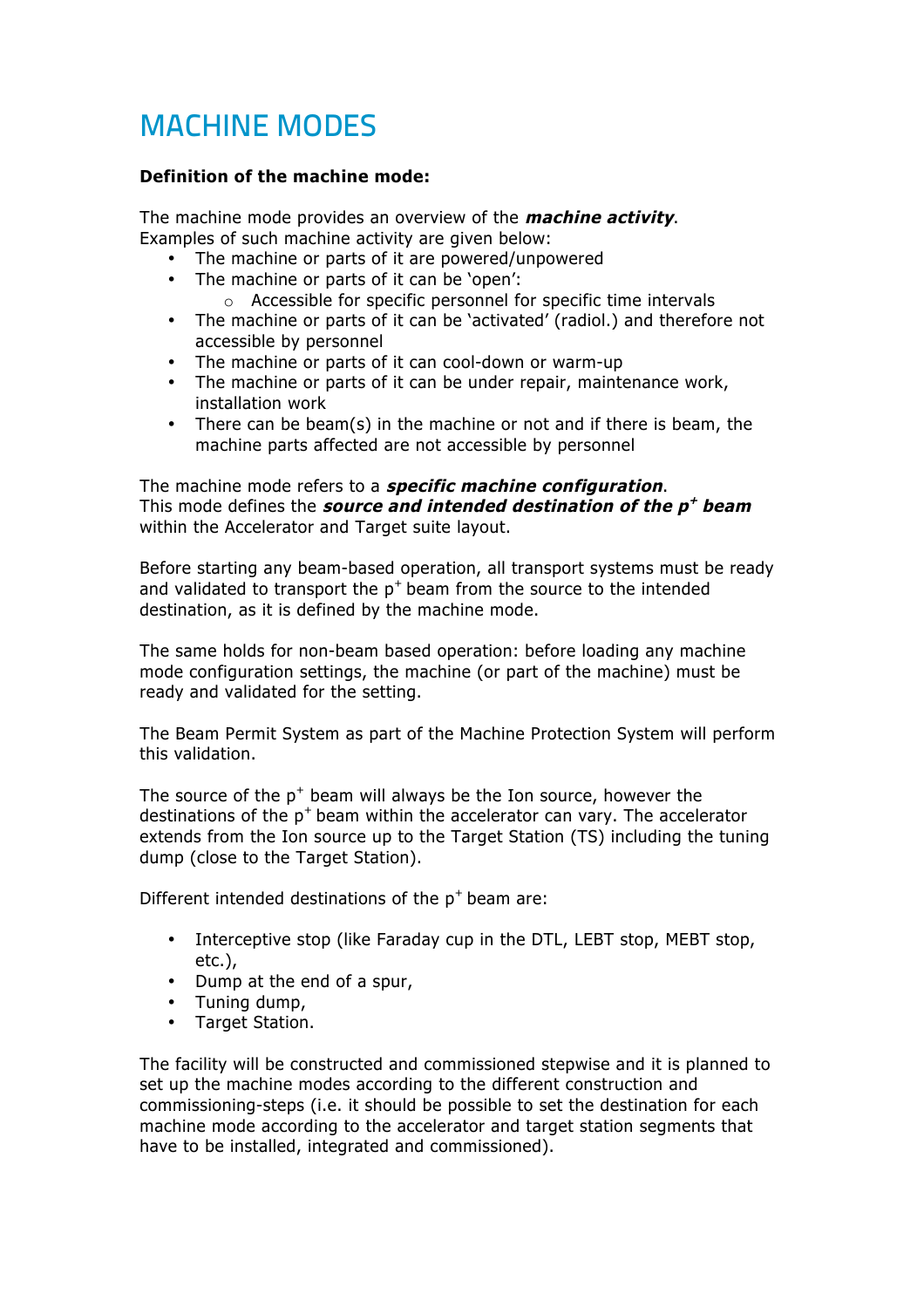The following 2 tables summarize the different machine modes.

The table refers mainly to accelerator specific machine modes and should be extended by more detailed target specific machine modes, defining the beam destination inside the TS system.

| <b>Machine Mode</b>          | <b>Description</b>                                                                                                                                                                                                                                                                                                                                                                                                                                                                                             |                          |
|------------------------------|----------------------------------------------------------------------------------------------------------------------------------------------------------------------------------------------------------------------------------------------------------------------------------------------------------------------------------------------------------------------------------------------------------------------------------------------------------------------------------------------------------------|--------------------------|
| ACCESS*                      | Access to machine or parts of it. Example: if<br>ACCESS.DTL is <i>ON</i> then it is allowed to access the<br>DTL section of the accelerator according to pre-<br>defined and validated conditions.                                                                                                                                                                                                                                                                                                             | <b>No</b><br><b>Beam</b> |
| SHUTDOWN*                    | Longer period of maintenance or break. Machine<br>is not powered or only powered on a minimum<br>level.<br>Example: SHUTDOWN.ACCELERATOR,<br>SHUTDOWN.TARGET                                                                                                                                                                                                                                                                                                                                                   | No<br><b>Beam</b>        |
| COOLDOWN*                    | Prepare specific elements in specific parts of the<br>machine for operation (i.e. cool down).                                                                                                                                                                                                                                                                                                                                                                                                                  | <b>No</b><br><b>Beam</b> |
| RECOVERY and<br><b>ABORT</b> | Typically after p <sup>+</sup> beam trip (RECOVERY) or abort<br>ABORT): $p^+$ beam is switched 'off' AND the Target<br>Safety System and the Personnel Protection<br>System did not request the abort. Only the<br>Machine Protection System (MPS) did trigger the<br>abort. No beam is allowed and the beam<br>extraction must be interrupted for a certain time.<br>Currently two mitigation techniques can be<br>applied by MPS: next pulse inhibit or fast beam<br>abort.                                  | No<br><b>Beam</b>        |
| WARMUP*                      | Warming up of specific elements in specific parts<br>of the machine for repair-work.                                                                                                                                                                                                                                                                                                                                                                                                                           | <b>No</b><br><b>Beam</b> |
| CALIBRATION*                 | Could be power converter calibration in specific<br>parts of the machine.                                                                                                                                                                                                                                                                                                                                                                                                                                      | No<br><b>Beam</b>        |
| NAHZ <sup>*</sup>            | Non Accessible Hazardous Zones: Activated parts<br>of the machine are cooling down. No beam is<br>allowed and no access is allowed.                                                                                                                                                                                                                                                                                                                                                                            | <b>No</b><br><b>Beam</b> |
| STANDBY*                     | Machine or part of it is commissioned, validated<br>and fully operational, e.g. ready for access, or<br>ready for beams. Could be a transition (state)<br>between operational states.                                                                                                                                                                                                                                                                                                                          | No<br><b>Beam</b>        |
| SETUP*                       | Setup the machine for beam-based "tuning"<br>measurements" of different parts of the machine<br>(diagnostics, measurements, validations) in order<br>to prepare the machine or parts of it for (full<br>power) beam-based operation. The beam will be<br>sent from the source to the destination indicated<br>by the $*$ .<br>Examples:<br>SETUP.LEBT: p <sup>+</sup> beam will be stopped in<br>the LEBT<br>SETUP.DTL.FC.4: p <sup>+</sup> beam will be stopped<br>in the DTL in a Faraday Cup, nr. 4 counted | Beam                     |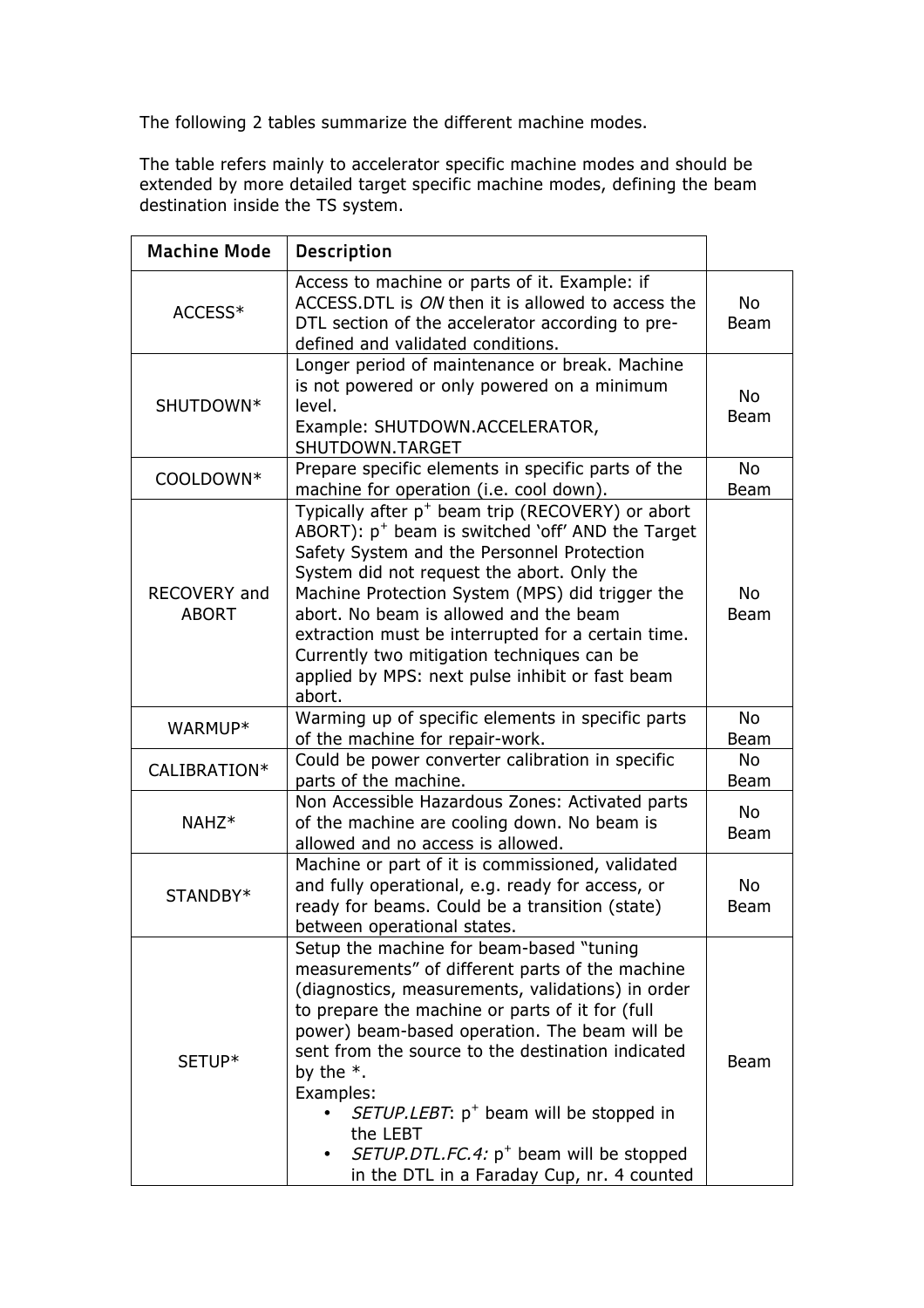|                    | downstream<br>SETUP.LINAC indicates that the p <sup>+</sup> beam<br>will be stopped in the tuning dump<br>SETUP.ACC*: $p^+$ beam will be stopped in<br>the TS systems.<br>This mode can have sub-modes:<br>SETUP.ACC.A2T:<br>$\Omega$<br>"performance/tuning"<br>measurements of the A2T line as<br>part of the accelerator (specific<br>configuration settings are needed<br>for the TS in this case)<br>SETUP.ACC.SHIELDING:<br>$\Omega$<br>"performance/tuning"<br>measurements of the Shielding as<br>part of the accelerator (specific<br>configuration settings are needed<br>for the TS in this case)<br>SETUP. TARGET: p <sup>+</sup> beam will be<br>stopped in the TS systems. Setup of |             |
|--------------------|---------------------------------------------------------------------------------------------------------------------------------------------------------------------------------------------------------------------------------------------------------------------------------------------------------------------------------------------------------------------------------------------------------------------------------------------------------------------------------------------------------------------------------------------------------------------------------------------------------------------------------------------------------------------------------------------------|-------------|
|                    | the machine for testing power on<br>target.                                                                                                                                                                                                                                                                                                                                                                                                                                                                                                                                                                                                                                                       |             |
| PREPARE-<br>TARGET | Prepare machine for testing power on target. $p^+$<br>beam will be stopped in the TS systems. Neutron<br>beams available (low power).                                                                                                                                                                                                                                                                                                                                                                                                                                                                                                                                                             | <b>Beam</b> |
| PRODUCTION**       | Machine setting for Neutron production. p <sup>+</sup> beam<br>will be stopped in the TS systems. Neutron beams<br>available. The ** indicate different target station<br>settings concerning the power, e.g. low power<br>and full power (PRODUCTION.FULL-POWER or<br>PRODUCTION.LOW-POWER).                                                                                                                                                                                                                                                                                                                                                                                                     | <b>Beam</b> |
| <b>STUDIES</b>     | Beam based studies, development and<br>measurements.                                                                                                                                                                                                                                                                                                                                                                                                                                                                                                                                                                                                                                              | <b>Beam</b> |

Modes marked with a \* indicate that this machine mode can be different for different parts of the machine. As an example: Access can be different for the LEBT and the MEBT, i.e. ACCESS.LEBT can be OK and ACCESS.MEBT can be NOK, etc. (see table below).

| <b>Machine Mode</b> | Related sub modes (examples only, list is not complete) |
|---------------------|---------------------------------------------------------|
| ACCESS*             | SOURCE, LEBT, RFQ, MEBT, DTL, SPOKES, MEDIUM-B,         |
|                     | HIGH-B, HEBT, TARGET and its sub-systems, DUMP(s)       |
| SHUTDOWN*           | ACCELERATOR, TARGET, CONVENTIONAL FACILITIES,           |
|                     | <b>ENERGY, ICS</b>                                      |
| COOLDOWN*           | tbd                                                     |
| WARMUP*             | tbd                                                     |
| CALIBRATION*        | tbd                                                     |
| STANDBY*            | LINAC, A2T, TARGET                                      |
| SETUP*              | LEBT, MEBT, DUMP, FC, LINAC, ACC.A2T, ACC.SHIELDING,    |
|                     | <b>TARGET</b>                                           |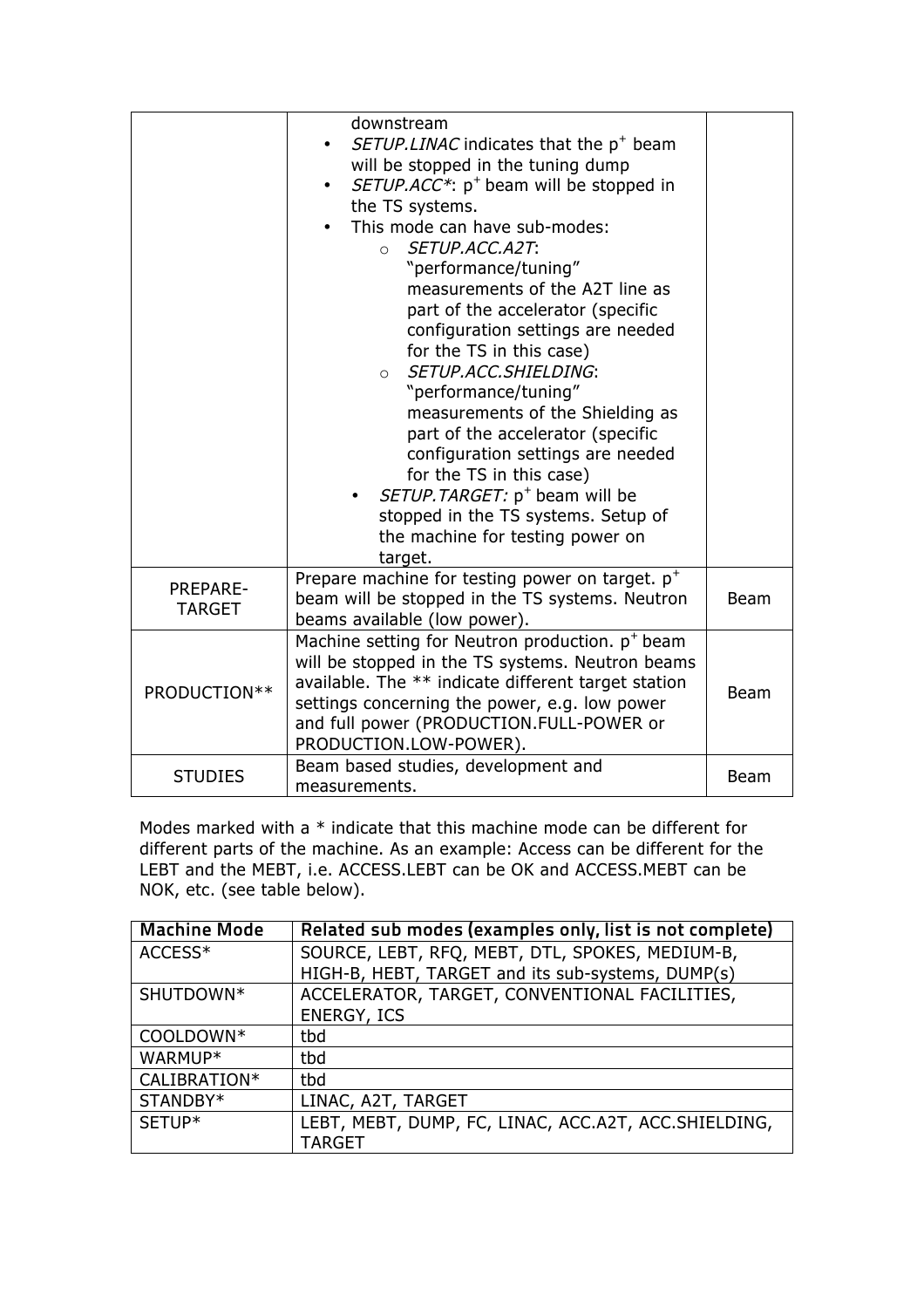### BEAM MODES

#### **Definition of beam mode:**

The beam mode is defined through pre-defined beam properties, like peak current, pulse structure, beam energy, pulse repetition rate, etc.

At least four main  $p^+$  beam modes are required in order to commission and to operate the accelerator and the Target Station: 1-2 probe beam modes, 1-2 production modes and 2-3 setup beam modes:

- 1. Probe Beam Mode:
	- a. Beam parameters are set up such that the beam is considered to be "safe", i.e. the  $p^+$  beam can go to any destination without causing damage. A reasonable damage level and its margin must be defined.
	- b. All interceptive devices/stops are allowed to go IN.
- 2. Power Production Mode:
	- a. Full power (full pulse charge allowed)
	- b. Reduced power
- 3. Setup Mode(s)

The following table summarizes the different  $p^+$  beam modes and their sub modes (not complete!).

| p+ Beam Modes          | <b>Description</b>                                            |  |  |  |  |  |  |
|------------------------|---------------------------------------------------------------|--|--|--|--|--|--|
| No-Beam                | No beam is allowed in the machine                             |  |  |  |  |  |  |
| Probe-Beam.LINAC       | Defined to be a safe beam, which can't damage any             |  |  |  |  |  |  |
| Probe-Beam.A2T         | element along the beam pipes concerned (from                  |  |  |  |  |  |  |
|                        | source up to the pre-defined destination, <i>i.e.</i> in case |  |  |  |  |  |  |
|                        | of Probe-Beam.LINAC, the beam must be 'safe' from             |  |  |  |  |  |  |
|                        | the source up to the tuning dump and in case of               |  |  |  |  |  |  |
|                        | Probe-Beam.A2T the beam must be 'safe' up to the              |  |  |  |  |  |  |
|                        | target, including safety for the TS systems)                  |  |  |  |  |  |  |
| Setup-Beam.LINAC       | Parameters of such beams allow for several                    |  |  |  |  |  |  |
| Setup-Beam.A2T         | diagnostics measurements in order to prepare either           |  |  |  |  |  |  |
| Setup-Beam.Target      | the LINAC or the A2T line to be ready for operation.          |  |  |  |  |  |  |
|                        | Setup-Beam. Target indicates beam settings, which             |  |  |  |  |  |  |
|                        | allow the beam-based preparation of the target for            |  |  |  |  |  |  |
|                        | ramping up in power.                                          |  |  |  |  |  |  |
| Prepare-Physics-Beam   | Beam settings which allow to validate that the                |  |  |  |  |  |  |
|                        | target is ready for full power (or low power)                 |  |  |  |  |  |  |
| Stable-Beam.Low-Power  | Beam settings needed for constant and 'long-term'             |  |  |  |  |  |  |
| Stable-Beam.Full-Power | full (low) power production                                   |  |  |  |  |  |  |
| Beam-Trip              | The $p^+$ beam is switched 'off' AND the Target Safety        |  |  |  |  |  |  |
|                        | System and the Personnel Protection System did not            |  |  |  |  |  |  |
|                        | request the abort. Only the Machine Protection                |  |  |  |  |  |  |
|                        | System did trigger the abort. The beam production             |  |  |  |  |  |  |
|                        | is interrupted for a short time only (Next Pulse              |  |  |  |  |  |  |
|                        | Inhibit).                                                     |  |  |  |  |  |  |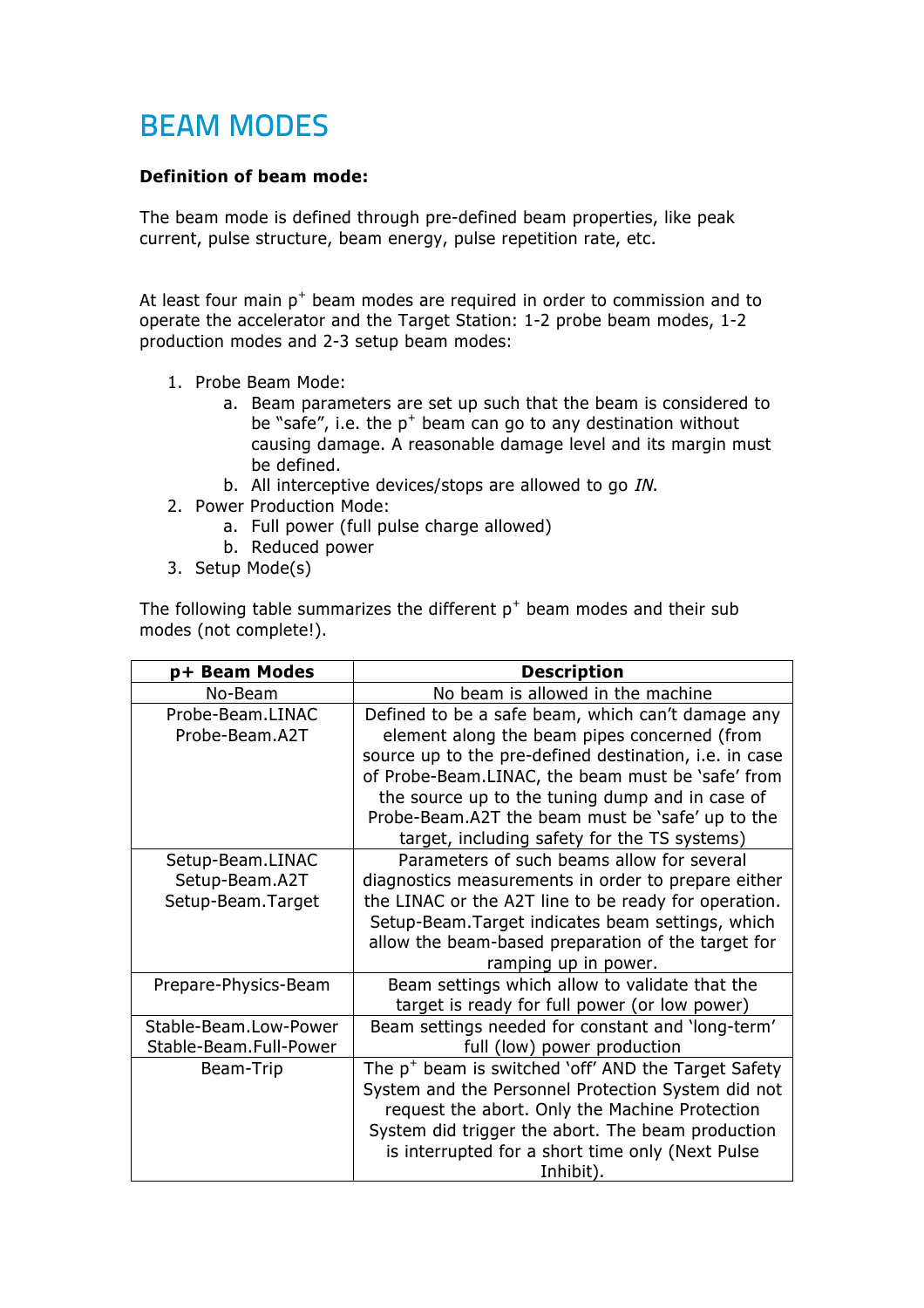|            | Beam Trip is not referred to a parameter set! but<br>as: Beam is "outside" a pre-defined parameter set. |  |  |  |  |  |  |  |
|------------|---------------------------------------------------------------------------------------------------------|--|--|--|--|--|--|--|
| Beam-Abort | The $p^+$ beam is switched 'off' AND the Target Safety                                                  |  |  |  |  |  |  |  |
|            | System and the Personnel Protection System did not                                                      |  |  |  |  |  |  |  |
|            | request the abort. Only the Machine Protection                                                          |  |  |  |  |  |  |  |
|            | System did trigger the abort, however the origin of                                                     |  |  |  |  |  |  |  |
|            | the failure needs a longer interruption of the beam                                                     |  |  |  |  |  |  |  |
|            | production (Fast Beam Abort). Beam Abort is not                                                         |  |  |  |  |  |  |  |
|            | referred to a parameter set! but as: Beam is                                                            |  |  |  |  |  |  |  |
|            | "outside" a pre-defined beam parameter set.                                                             |  |  |  |  |  |  |  |

The number of  $p^+$  beam modes might change later on during ESS construction and operation.

Examples of possible  $p^+$  beam parameters for some  $p^+$  beam modes are listed in the table below.

**Please note that the table gives only examples and NOT final beam parameters! Margins need to be applied, criticalities, abort thresholds.**

| p <sup>+</sup> Beam Mode   | <b>Pulse</b><br>Length<br>[µs] | Peak<br>Current<br>[mA] | Repetiti<br>on Rate<br>[Hz] | Power @<br>2.5GeV<br>[kW] | <b>Destination</b>                                      |
|----------------------------|--------------------------------|-------------------------|-----------------------------|---------------------------|---------------------------------------------------------|
| Probe-Beam.A2T             | $10 \pm x$                     | $50 \pm x$              | (1 or 14)<br>$\pm x$        | 17.5<br>(@14 Hz)          | Target, all<br>tuning dumps,<br>interceptive<br>devices |
| Setup-<br>Beam.LINAC       | $100 \pm x$                    | $50 \pm x$              | $1 \pm x$                   | 13.1                      | Target, all<br>tuning dumps,<br>interceptive<br>devices |
| Stable-<br>Beam.Full-Power | $2860 \pm x$                   | $50 \pm x$              | $14\pm x$                   | 5005                      | all                                                     |

The matrix below provides an overview on the operational modes, i.e. the different machine and beam mode combinations. Modes marked with a \* have different settings for different parts of the machine.

Modes marked with \*\* indicate that the part of the machine has been commissioned and is fully operational, i.e. ready for beam (like STANDBY.LINAC means that the LINAC is ready for beam injection). Such modes refer to transitions between operational states (see introduction of this document). Modes marked with \*\*\* indicate differences concerning the power, e.g. low power and full power (PRODUCTION.FULL-POWER or PRODUCTION.LOW-POWER). A probe beam refers to safe beam settings, i.e. this beam is considered to be safe throughout the part of the machine concerned and no damage can occur. Probe beam settings can be different for the LINAC (ending